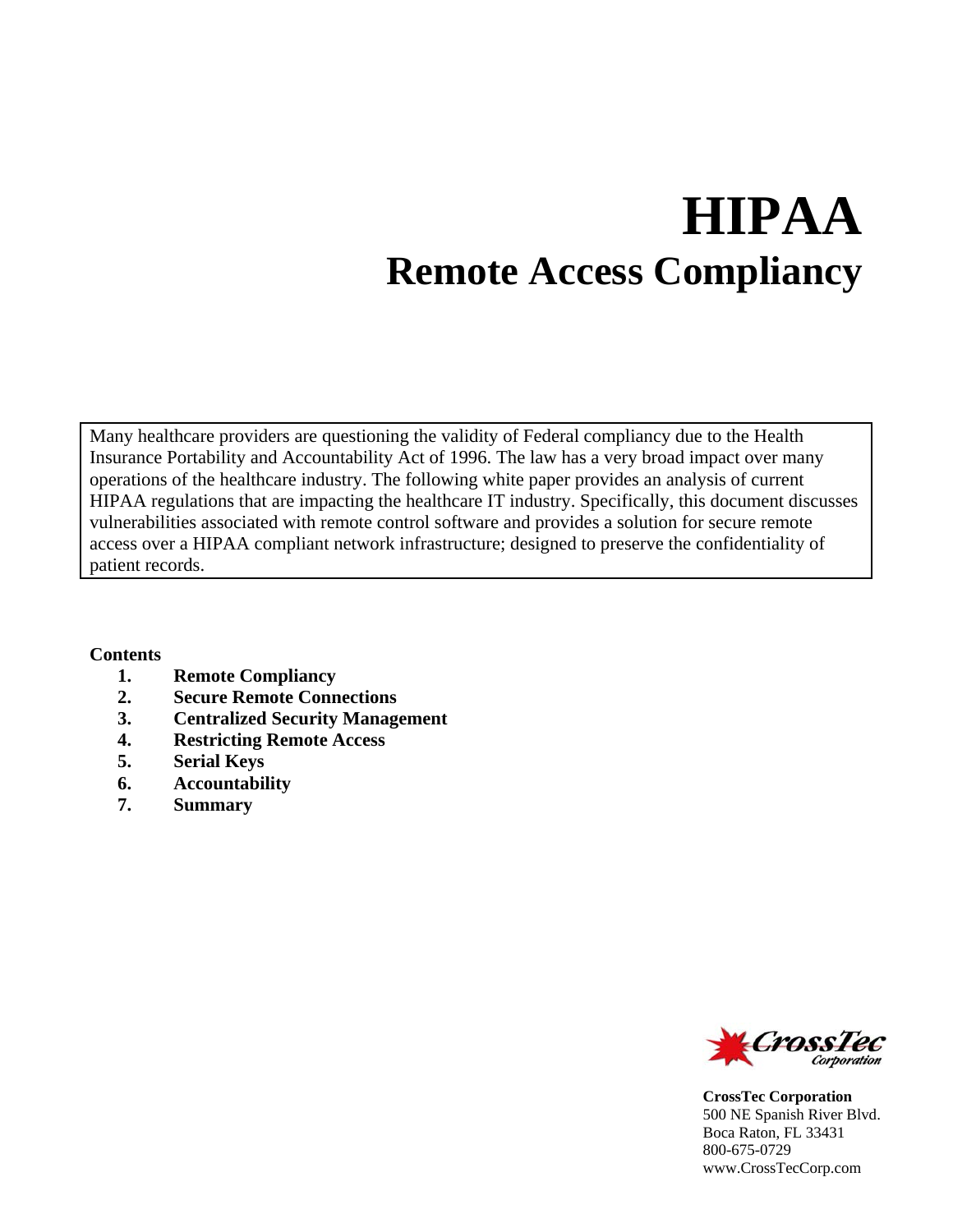## **HIPAA Remote Access Compliancy**

The Health Insurance Portability and Accountability Act of 1996 has many healthcare providers questioning the validity of the compliancy of the organization as the law has a very broad impact over many operations of the healthcare industry. The following white paper provides an analysis of current HIPAA regulations that are impacting the healthcare IT industry. Specifically, this document discusses vulnerabilities associated with remote control software and provides a solution for secure remote access over a HIPAA compliant network infrastructure that is designed to preserve the confidentiality of patient records.

#### **1. Remote Compliancy**

Since the Health Insurance Portability and Accountability Act of 1996 (HIPAA) was established, healthcare providers have gone to great lengths to comply with its requirements. HIPAA, the largest act to affect U.S. business since the Americans with Disabilities Act, revolutionized the way healthcare providers conduct business. IT departments in particular have made significant changes to comply with HIPAA requirements, and under HIPAA regulations, healthcare providers are legally obliged to safeguard all patients' medical records against nonconsensual access or authorization.

This places new significance on IT departments' responsibility to protect the corporate network. Adequately securing information is crucial to ensure and protect company data, whether it is stored on a network, server, or individual machines. One breach of security resulting in the unauthorized disclosure of Protected Health Information (PHI) can be detrimental to patient confidentiality. Leaked PHI has the potential to publicly humiliate patients or even make them susceptible to discrimination, punishments, scrutiny, and blackmail.

However, the patient is not the only entity who's subject to repercussions. Health providers face the possibility of damage to their public image, losing credibility amongst their community and colleagues, and suffering a loss of clientele. Worse yet, health providers found guilty of inadequately safeguarding PHI, regardless of intent, are subject to fines of as much as \$250,000, jail sentences up to 10 years, and even law suits from patients who have endured damages.

Remote control software is an example of an application that is widely used amongst the IT industry to remotely access distant machines. Remote control software acts like a giant extension cord stretching from a users' keyboard, mouse, and monitor to another computer at a different location. Using remote control technologies, a user can control the desktop of a distant computer with their own keyboard and mouse, just as if they were seated at that distant computer. To preserve the confidentiality of PHI, IT departments must take every precaution to secure all data streams, utilities, and points of entry used to access external machines via the Internet.

In the corporate environment, remote control software is used by IT professionals to troubleshoot end user computers as well as employees telecommuting from home to the office. Unfortunately, remote control software often creates vulnerable points-of-entry into the network when sufficient security is not implemented to protect all remote control sessions.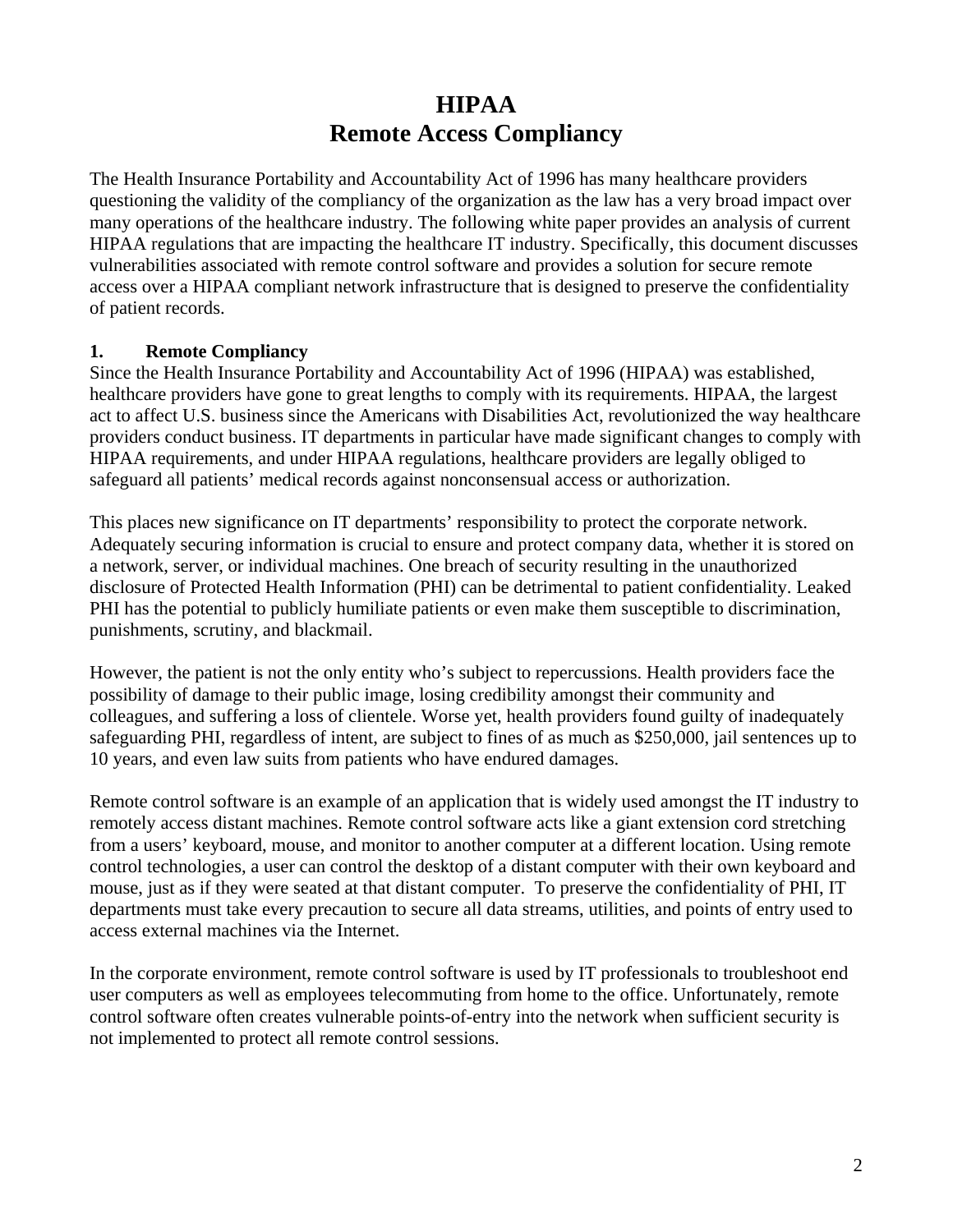#### **2. Secure Remote Connections**

There are several communication components that must be secured in order to protect PHI. For instance, the Client software must be present on all computers involved in a remote control session as the Control application controls the application installed on the end user's machine. The Client application operates on the controlled machine, enabling the Control to establish a connection to the Client and control activities on the machine. Once a connection is established, the data is streamed between the two machines to enable the Control to take over the Client.

In order to protect a remote control session, all data streams must be secured and Control and Client access must be restricted to authorized users. The developers of CrossTec Remote Control took this and much more into consideration when they designed CrossTec as an enterprise remote control utility. CrossTec has been designed around customer feedback, suggestions, and needs; resulting in a highly comprehensive enterprise solution for securely accessing and controlling remote, cross-platform machines. Recognizing the importance of protecting corporate data, the developers took security very seriously when designing CrossTec Remote Control. In fact, no other remote control application provides as much security as CrossTec Remote Control. Let's take a look at how CrossTec facilitates a HIPAA compliant network infrastructure by restricting Control and Client access and protecting data streams.

#### **3. Centralized Security Management**

CrossTec Remote Control utilizes Windows Active Directory (AD) to enable an administrator to centrally manage all users' access privileges, machine rights, unique user IDs, and passwords. A remote control application that does not let an administrator use the centralized authentication tools they already use on a daily basis, such as AD Users and Computers, is at a disadvantage by introducing additional management consoles to provide the same functionality. Each AD Group is assigned privileges pertinent to the job responsibilities. For example, some IT employees need access to all applications and computer information in order to troubleshoot end users when problems arise, while other supervisors may have limited access to only monitor his/her employees, so they do not need remote control functionality. By limiting the Control's access privileges, a network administrator can restrict who has access to confidential documents such as patient records and other PHI.

Corporate networks are typically layered with tight security to protect confidential data. For instance, the common perimeter and desktop firewalls restrict network traffic to specified ports and applications. Unfortunately, these are also the same communication doorways that attackers use to gain access to private networks. This is why many IT departments work very hard to minimize the number of ports that are opened on their network, because the more ports that are open, the easier it is for an attacker to break into a network. With remote control software, a port must be opened to transmit data between two machines participating in the remote control session.

CrossTec developers recognized this long ago and realized the inherent security risk, so they created the CrossTec Gateway Server to resolve this issue. The CrossTec Gateway Server acts like a traffic patrol officer, directing network traffic through a designated port to enable network administrators to define a specific port for all remote access communication, usually HTTPS (443), an encrypted TCP port. Therefore, no additional ports are opened to expose the private network to outside attackers.

Unfortunately, due to an ever increasing number of security threats, nothing is a sure thing. So what happens if an attacker manages to break into your network? All they need to do is pirate a Control computer and access every Client machine on the network. CrossTec Remote Control restricts access to Clients machines, so network administrators can rest assured that even if an attacker were able to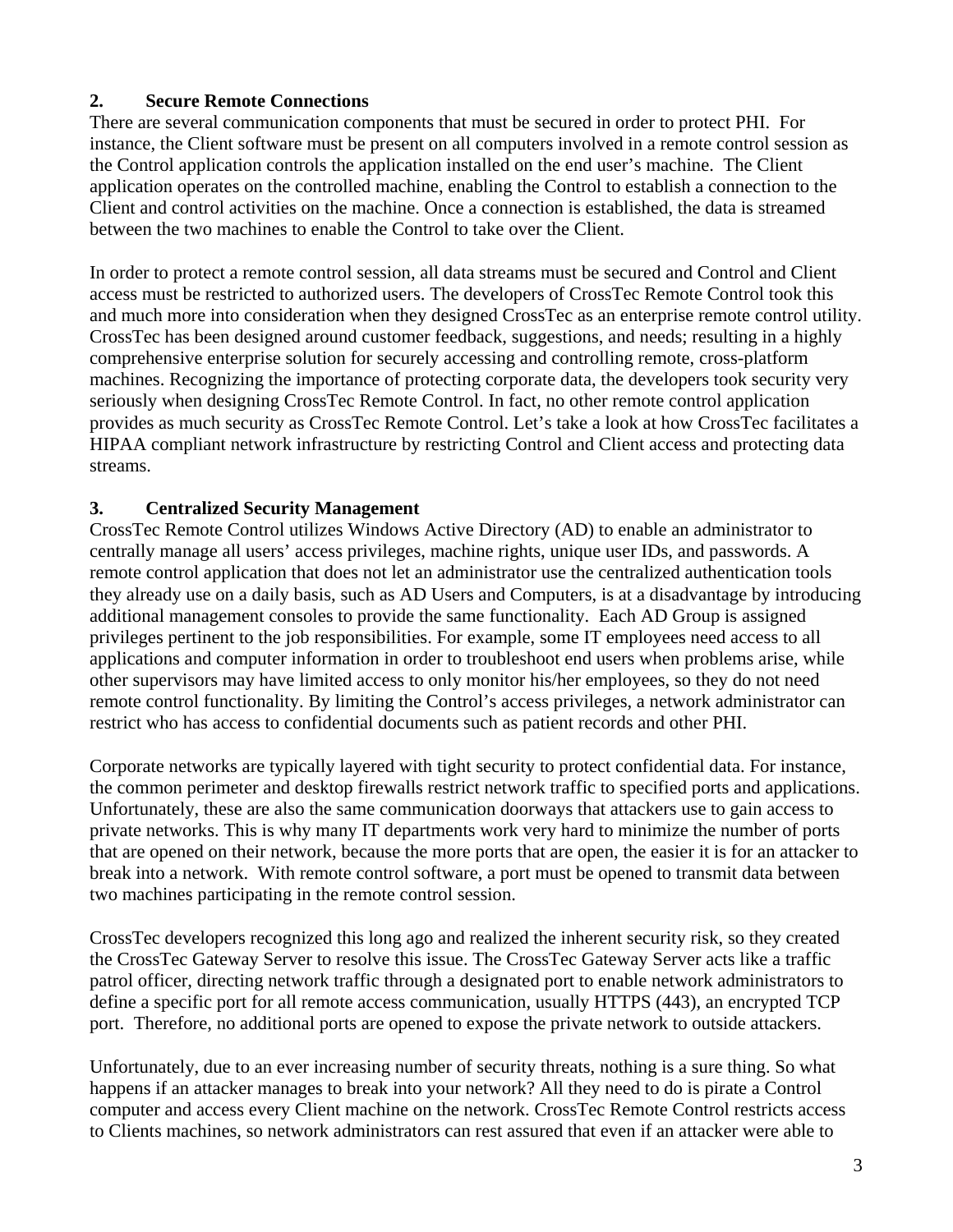commandeer their computer, they would not be able to remotely connect to Client machines containing PHI or other important data, even if they had an administrator password.

#### **4. Restricting Remote Access**

If machine passwords have been assigned, Control users are prompted for a password that will either grant or deny them access to the Client machine(s). These passwords can be assigned individually to give each computer a separate password for every Client machine. Control's access security can also be integrated into current network authentication schemes such as Active Directory, or local Windows security.

The CrossTec Client can be configured a number of different ways to give the Client's user complete control over whoever is trying to access their machine, so whoever is using the Client machine ultimately determines how access to the Client will be configured. For example, if a CEO is working with the Client computer, he/she may want to be able to restrict who and when someone is accessing their machine. However, a sales rep whose Client machine is monitored by their supervisor will not need to know when they're being monitored or who is monitoring them.

CrossTec's authentication feature alerts the Client's user when a Control attempts to connect to their machine. The Client can grant or deny Control access at their discretion because CrossTec enables Clients to be configured to only accept remote connections from a designated list of users. By creating Profiles on the Client machines and associating these Profiles to AD Groups it becomes easy to create multiple sets of permissions depending on which Windows AD Group member is controlling the Client. This allows an administrator to assign remote control permissions for the Help Desk group that are lower than those of the Domain Admins group when connecting to the same Client for example.

### **5. Serial Keys**

For further Client restriction, CrossTec developers offer a Serial Key feature to organizations when purchasing their licenses. Customers who choose to implement a Serial Key create a unique password that is embedded in every license they deploy, so only Controls with the correct Serial Key can access Clients with the unique embedded password. This proves beneficial for preventing outside users from gaining access to the company network via a separately purchased CrossTec Remote Control application or a trial license. For instance, if an IT employee is fired from a company, they still have knowledge of company passwords and the whereabouts of confidential information. All they need to do to hack into the network is install their own CrossTec Control and access the Client machines using the company's passwords for clearance. If the employer deployed a Client configured to use Serial Keys, the dismissed employee lacks the unique embedded password on the Control and is not allowed access to the Client machines of the employer even if they have the correct Windows credentials.

Information on a hard drive can be protected with firewalls and virus scanners. However, once that information leaves a computer to travel through cyberspace, it has the potential to be accessed and possibly manipulated. Any attacker could essentially intercept the data in transit and access PHI.

A doctor who remotely accesses patient records poses the risk of leaking that information to unintended parties, so it is extremely important to encrypt all data that is transmitted over the Internet. CrossTec Remote Control provides the highest level of encryption in the remote control software industry. Encryption is the process of converting data into an incomprehensible form and ensures that any efforts to interpret intercepted transmissions will fail. Every CrossTec connection is protected with the government standard 256-bit AES encryption, the most current way to securely transmit data over the Internet.